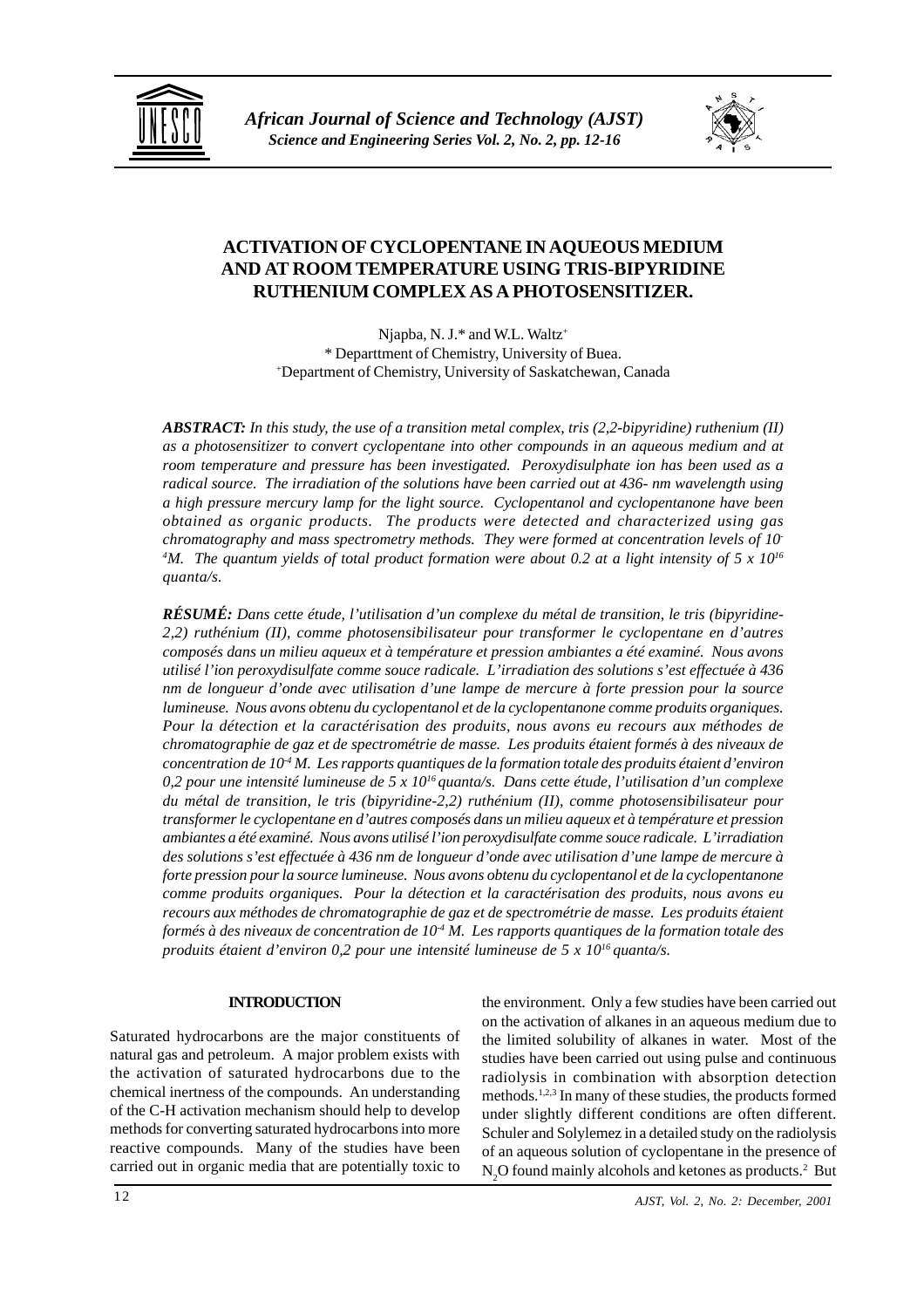Sonntag and coworkers found aldehydes as major products in addition to the alcohols and ketones in the radiolysis of oxygenated aqueous solution of cyclopentane.<sup>1</sup>

In the present study, a new method involving the use of light in the visible region together with a transition metal complex as photosensitizer has been explored for the conversion of a low molecular weight saturated hydrocarbon into more reactive compounds. The study was carried out in the presence of peroxide in aqueous media at room temperature  $(25 °C)$  and pressure. Not only is low energy light being used but the availability of visible light from the sun makes this form of energy input one of the cheapest and most abundantly available sources. The medium in which the studies were carried out, water, is non-toxic to the environment.

Transition metal complexes containing bipyridine have been found to be suitable for solar energy conversion because of the photochemistry of their excited states, especially the ability to undergo electron transfer reactions.<sup>4,5</sup> The transition metal complex tris (2,2bipyridine) ruthenium (II) has properties that make it most suitable among current transition metal complexes for this purpose. It absorbs strongly in the visible region having maximum wavelength at 452 nm with an absorption coefficient of  $1.4 \times 10^{4}/M/cm$ .  $^{6}$  It is stable towards photodissociation at room conditions.7 The lowest excited state is formed with unitary efficiency and a long enough lifetime (6 x  $10<sup>7</sup>s$ ) to be involved in bimolecular processes such as electron transfer.<sup>6</sup>

Peroxydisulphate ion reacts with the excited state of  $Ru(bpy)_{3}^{2+}$  (oxidative quenching) to form the sulphate radical which has been shown to abstract hydrogen atoms from saturated hydrocarbons.<sup>6,8,9</sup>

Cyclopentane was chosen for this study because it is the most soluble among the liquid-saturated hydrocarbons in water ( $2.5 \times 10^{-3}$ M) and its radical chemistry is expected to be relatively simple since all the hydrogen atoms are equivalent. 2,10

## **EXPERIMENTAL**

Tris(2,2-bipyridine) ruthenium (II) perchlorate was prepared from the chloride salt, obtained from G.F. Smith chemical company. The maximum absorption coefficients obtained,  $l_{\text{max}}$  nm (e/M/cm), 452 (1.4 x 10<sup>4</sup>), 285 (8.4 x 10<sup>4</sup>), 250 (3.7 x 10<sup>4</sup>) agreed, to within 1%, to those reported in the literature.<sup>6</sup> Potassium ferrioxalate  $K_3Fe(C_2O_4)_3.3H_2O$ , used for actinometry was prepared as stated in the literature.<sup>11</sup> Potassium peroxydisulphate obtained from Fisher Scientific

*AJST, Vol.2, No.2: October, 2001*

Co. (99%) was recrystallized from a minimum amount of water and dried under vacuum for 24 hours. The absorption coefficients obtained,  $l_{\text{max}}$  nm (e/M/cm) 230 (98.5), 215(299.0) agreed, to within 1.5%, to those reported in the literature.<sup>12</sup>

Potassium sulphate and all other inorganic chemicals (BDH analaR) were used without further purification. Cyclopentane, used as starting material in the experiments, was obtained from BDH (Omnisolv. Grade) and contained less than 0.5% organic impurities. Organic compounds used as standards in the product analysis and solvents used in the extractions of the organic products were of analytical grade. These were used without further purification. The pH of the solutions was standardized against certified buffer solutions obtained from Fisher Scientific Co. High purity helium gas (99.995%) from Linde Union Carbide was used in deaerating the solutions.

All solutions were prepared using water purified by a Millipore Super-Q system $^{13}$ . The resistivity of the water was between 16 and 17 megohm-cm. In addition to the resistivity value, the quality of the water was periodically checked by recording the emission spectrum on the Spex Flurolog 222 spectroflurometer.

The pyrex glassware used in the preparation of the solutions was baked in an annealing furnance brought up to 500 °C and then allowed to cool. This eliminated any trace of impurities still left in the glassware.

A 500-watt high-pressure mercury arc lamp was used as the light source. Tap water was circulated through a 10-cm by 4-cm glass cell to cut off most of the infrared radiation from the lamp. A combination of interference filter (bandwidth of 10-cm) and a Corning coloured glass filter (370-nm cut off) were used to isolate the 436-nm wavelength. The light intensity from the lamp was measured by ferrioxalate actinometry.

The solutions were prepared prior to use and handled under red light conditions to minimize photolysis effect. Typical sample solutions containing 40 micromolar  $Ru(bpy)_{3}^{2+}$ , 20 millimolar  $S_2O_8^2$  and 2.5 millimolar cyclopentane were photolyzed in a 100-cm<sup>3</sup> air tight glass syringe (3.5-cm i.d.).

The separation of the inorganic compounds from the organic compounds was accomplished by liquid-solid extraction technique using  $C_{18}$  sep-pak cartridges obtained from Waters Associates. Sulphate and peroxydisulphate ions pass through the cartridge unretained while organic compounds and  $Ru(bpy)_{3}^{2+}$  ions are retained. This procedure quickly separates the peroxydisulphate from the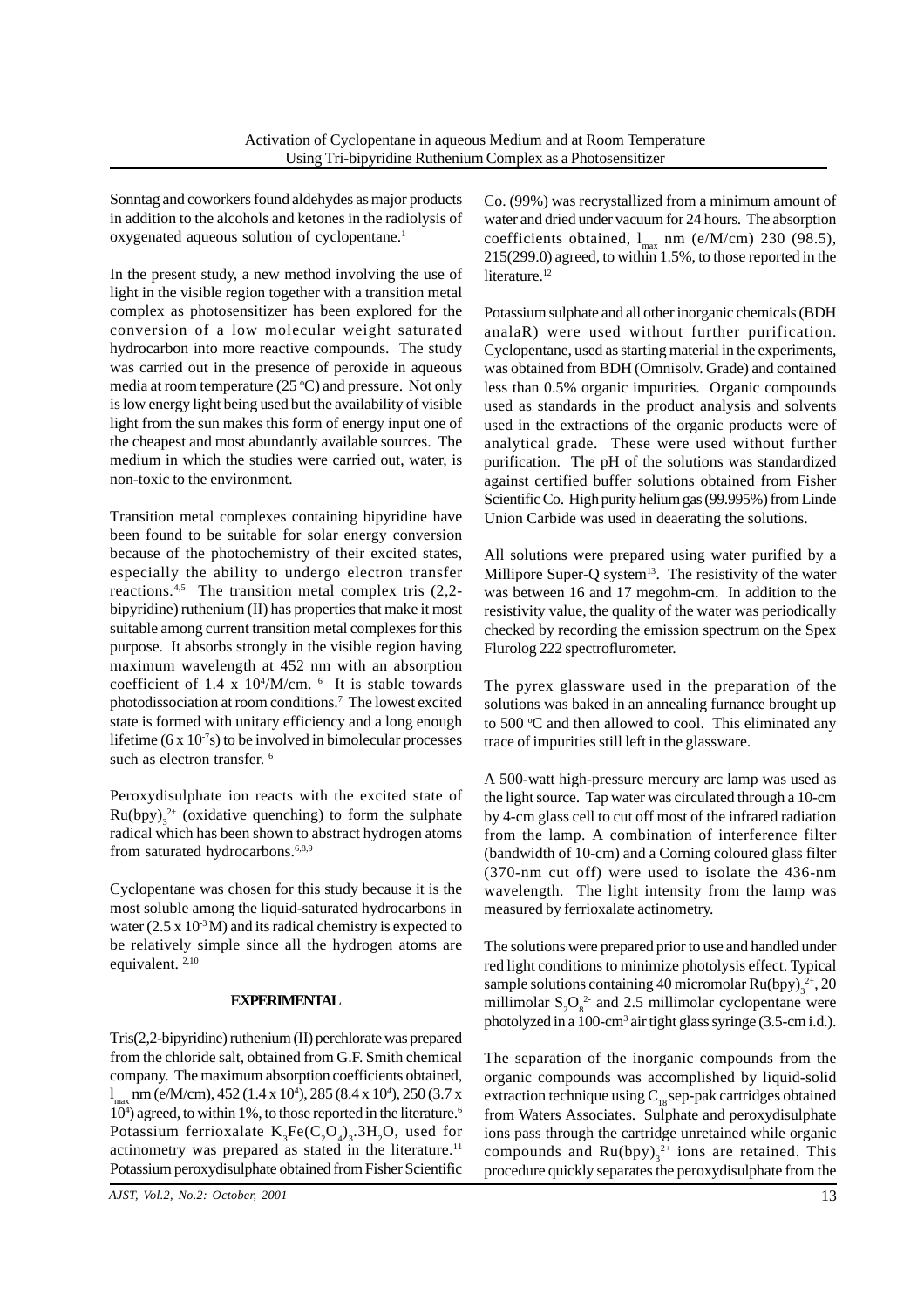ruthenium complex and precludes further reaction between the two. Acetophenone was used as a solvent at  $25^{\circ}$ C to elute the organic compounds without removing the ruthenium complex from the cartridge. This allows for the analysis of the products on the gas chromatogram without interference from the inorganic compounds.

The organic products were separated by gas chromatography and detected with a flame ionization detector or mass spectrometer. Measurements were made on the Hewlett-Packard 5890A gas chromatograph coupled to an HP 3392A Intergrator. The J & W Scientific DB5 (5% phenyl) column, 30 meter by 0.53 micrometer i.d. and coated with 1.5 micrometer film was used but could not separate cyclopentanol and cyclopentanone. The separation could be achieved on a packed OV 210 (50% trifluropropyl) 3.65 m by 3 mm o.d. stainless steel column. The stationary phase was 3% coated on the chromosorb acid washed and silanized support. The detection limit was  $10^{-4}$  M on this column compared to  $10^{-5}$  M on the DB5 column. Total-ion chromatogram were obtained by using the HP 5890A gas chromatograph coupled to a vacuum-Generator Analytical MS-12 mass spectrometer.

pH measurements were made using an Orion model 801A digital ion analyser in conjunction with a Fischer combination electrode. Changes in the concentration of the ruthenium complex were monitored spectrophotometrically on a carry 2315 spectrophotometer.

# **RESULTS AND DISCUSSIONS**

Studies were conducted by monitoring the absorption spectra changes of  $Ru(bpy)_{3}^{2+}$  and the pH changes of the solution, and by determining the organic products formed. The bleaching of  $Ru(bpy)_{3}^{2+}$  ground state absorption maximum at 452-nm occurs with concomitant formation of an absorption peak at 420-nm (peak maximum of Ru(bpy)<sub>3</sub><sup>3+</sup>)<sup>14</sup>. At a light-intensity of 4 x 10<sup>18</sup> quanta s<sup>-1</sup>, the  $Ru(bpy)_{3}^{2+}$  complex ion is converted to  $Ru(bpy)_{3}^{3+}$  in less than a minute and the peak maximum at 452-nm is observed to increase with increased irradiation (Figure 1).

This observation is likely due to photochemical (perhaps some thermal) reduction of  $Ru(bpy)_{3}^{3+}$  to  $Ru(bpy)_{3}^{2+}$ . At a lower light-intensity (2 x  $10^{17}$  quanta s<sup>-1</sup>), the absorption spectrum of the solution at 5-minute photolysis shows the complete conversion of the  $Ru(bpy)_{3}^{2+}$  to  $Ru(bpy)_{3}^{3+}$ . Prolonged photolysis leads to an increase in the 452 nm peak which decreases after 60 minutes of irradiation (Figure 2).



**Figure 1**. Absorption spectral changes of solutions immediately after photolysis at a light intensity of  $4 \times 10^{18}$  quanta s<sup>-1</sup> and natural pH (ca. 5.2). Solutions irradiated in 3.5-cm cell but absorption measurements conducted in a 1-cm cell. The numbers shown on each spectrum indicate time of photolysis.

Conditions: 40 mM  $Ru(bpy)_{3}^{2+}$ , 20 mM  $S_{2}O_{8}^{2-}$ , 0.1 M  $SO_{4}^{2-}$  and saturated with cyclopentane; room temperature  $(25 \pm 3^{\circ}C)$ .



**Figure 2.** Absorption spectral changes of solutions immediately after photolysis at a light intensity of 2 x  $10^{17}$  quanta s<sup>-1</sup> and natural pH (ca.5.2).

As can be seen in Figures 1 and 2, both the 420-nm and 452-nm peaks are present in solution at all times indicating that photo-oxidation of  $Ru(\text{pby})_3^{2+}$  and photo-reduction of  $Ru(bpy)_{3}^{3+}$  are likely taking place simultaneously.

After photolysis, a continuous increase in absorption at the 452-nm peak was observed which is likely due to thermal reduction of  $Ru(bpy)_{3}^{3+}$ . The recovery occurs within a one to two-hour period and in all cases to less than 100% of the original concentration of  $Ru(bpy)_{3}^{2+}$ . The percentage of maximum recovery decreases with increasing irradiation time and light intensity (Table 1).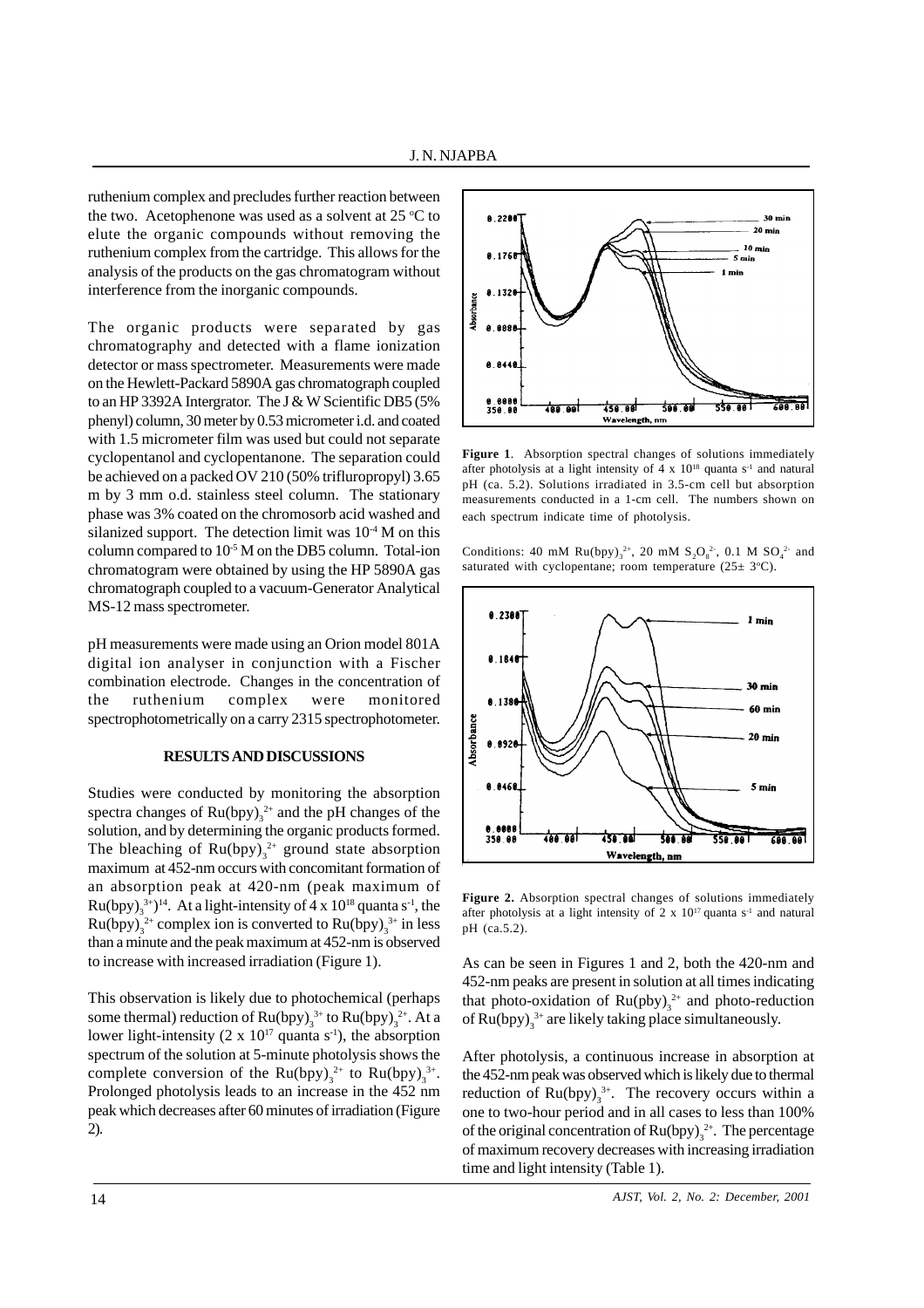**Table 1. Percentage Thermal Recovery (PTR) of**   $Ru(bpy)_{3}^{2+}$  in the dark after photolysis.<sup>a</sup>

| Irradiation Time | <b>PTR</b>                                |                                           |  |
|------------------|-------------------------------------------|-------------------------------------------|--|
| (minutes)        | $4 \times 10^{18}$ quanta s <sup>-1</sup> | $5 \times 10^{16}$ quanta s <sup>-1</sup> |  |
| 1.0              | 68                                        | 80                                        |  |
| 5.0              | 75                                        | 73                                        |  |
| 10.0             | 72                                        | 72                                        |  |
| 20.0             | 58                                        | 66                                        |  |
| 30.0             | 47                                        | 53                                        |  |
| 60.0             | 42                                        | 54                                        |  |

<sup>a</sup> Solutions consisted of 40 mM Ru(bpy)<sub>3</sub><sup>2+</sup>, 20 mM S<sub>2</sub>O<sub>8</sub><sup>2-</sup>, 0.1 M  $SO_4^2$  and saturated with cyclopentane. 40 mL of solutions irradiated at natural pH (ca. 5.2) and room temperature  $(25\pm3^{\circ}C)$  in a 3.5-cm cell. Absorption measurements made in a 1-cm cell. Calculations are based on absorbance at 452-nm peak using the value before photolysis as a base.

This suggests a degradation of the ruthenium complex during photolysis. Studies have shown that reduction of  $Ru(bpy)_{3}^{3+}$  to  $Ru(bpy)_{3}^{2+}$  occurs with about 10% degradation of the trisbipyridine complex in aqueous solution at room temperature and over a pH range  $0 - 12$ .<sup>15</sup> Both the thermal and the photo-induced reduction proceed to the same products which have been identified by the use of high-performance liquid chromatography to be modified Ru(II) complexes.<sup>15</sup> It is thus likely that the incomplete recovery of  $Ru(bpy)_{3}^{2+}$  is due to repetitive cycles of  $Ru(bpy)_{3}^{3+}$  reduction and oxidation reactions. The exact nature of the decomposed products in this study was not determined.

The pH of the photolyzed solution was observed to decrease with time of irradiation and light intensity. But the decrease in pH, which is attributed to the generation of hydrogen ions in solution, is relatively small. Correspondingly, the approximate quantum yield of hydrogen ions formed are low. (Table 2).

**Table 2. Charge of pH of sample solutions with time of Irradiation.a**

| Time      | $4 \times 10^{18}$ quanta s <sup>-1</sup> |          | $5 \times 10^{16}$ quanta s <sup>-1</sup> |          |
|-----------|-------------------------------------------|----------|-------------------------------------------|----------|
| (minutes) | pH                                        | $fH+(b)$ | pH                                        | $fH+(b)$ |
| 1.0       | 4.91                                      | 0.03     | 5.39                                      | 0.8      |
| 5.0       | 4.18                                      | 0.03     | 4.96                                      | 0.4      |
| 10.0      | 4.10                                      | 0.02     | 4.84                                      | 0.3      |
| 20.0      | 3.85                                      | 0.02     | 4.67                                      | 0.2      |
| 30.0      | 3.65                                      | 0.02     | 4.05                                      | 0.6      |
| 60.0      | 3.09                                      | 0.03     | 3.90                                      | 0.4      |

<sup>a</sup> Solutions thermostated at  $25\pm0.3$  °C and pH meter standardized with buffer solutions of pH 7.00 and 4.00 pH values are accurate to  $+0.02$  pH units.

b Quantum yield of hydrogen ions formed in solution.

*AJST, Vol.2, No.2: October, 2001*

The only detectable organic products were cyclopentanol and cyclopentanone. Their concentration was determined by GC-FID using calibration curves of standard solutions. As the time of photolysis increases, the amount of total products formed increases. However the quantum yield for the total product decreases as does the ratio of alcohol to ketone. No products could be detected at a photolysis time less than ten minutes (Table 3).

**Table 3. O rganic products formed at a light intensity of 4 x 1018 quanta s-1 and natural pH.a**

| Time      | $[C_5H_9OH]$ x $[C_5H_8O]$ x |          | $[C_5H_9OH]$            | h<br>Total product |
|-----------|------------------------------|----------|-------------------------|--------------------|
| (minutes) | $10^4$ M                     | $10^4$ M |                         |                    |
|           |                              |          | $[C_{\rm s}H_{\rm s}O]$ |                    |
| 10        | 2.1                          | 1.0      | 2.1                     | 0.08               |
| 30        | 4.1                          | 2.3      | 1.8                     | 0.05               |
| 60        | 5.8                          | 4.3      | 1.3                     | 0.04               |

<sup>a</sup> Each value in the table represents an average of three determinations and is reproducible to  $\pm$  0.2 x 10<sup>-4</sup> M. Values are obtained by GC analysis using an OV 210 packed column (3.65 by 3 mm o.d). Sample size injected 1mL. Solutions consisted of 40 mL deaerated 40 mM Ru(bpy)<sub>3</sub><sup>2+</sup>, 20 mM S<sub>2</sub>O<sub>8</sub><sup>2</sup>, 0.1 M SO<sub>4</sub><sup>2</sup> and saturated with cyclopentane, passed through a  $C_{18}$  sep-pak cartridge and organic products extracted with 2 mL of acetophenone.

b Calculations based on the assumption that 100% light is absorbed.

The formation of the organic products is clearly photodependent. No organic products were formed when solutions were stored in the dark for as long as 24 hours. The greater the light input, the greater the amount of products formed (Tables 3 and 4). More importantly, solutions photolysed and analysed immediately after photolysis and those allowed to stand for further one to two hours before analysis were found to contain the some amounts of products. This implies that formation of products stops once the light is turned off.

**Table 4. Organic products formed at a light intensity of 5 x 1016 quanta s-1 and natural pH.**

|    | Time (minutes) $\left  \right $ Total Products x 10 <sup>4</sup> M <sup>a</sup> | $\Phi$ product |
|----|---------------------------------------------------------------------------------|----------------|
| 30 | 0.3                                                                             | 0.2            |
| 60 | 0.5                                                                             | 0.18           |
|    |                                                                                 |                |

a Each value in the table represents an average of three determinations. The values are reproducible to  $\pm$  0.2 x 10<sup>-4</sup> M. Measurements made on a DB5 Megabore column (30 m by 0.53 mm i.d.) operated at a constant temperature of 35 °C. Samples sizes 1 mL.

b Calculations based on the assumptions of total light absorption.

The excitation of  $Ru(bpy)_{3}^{2+}$  in a deaerated aqueous solution with 436 nm light leads to the formation of a charge transfer triplet excited state, which in the presence of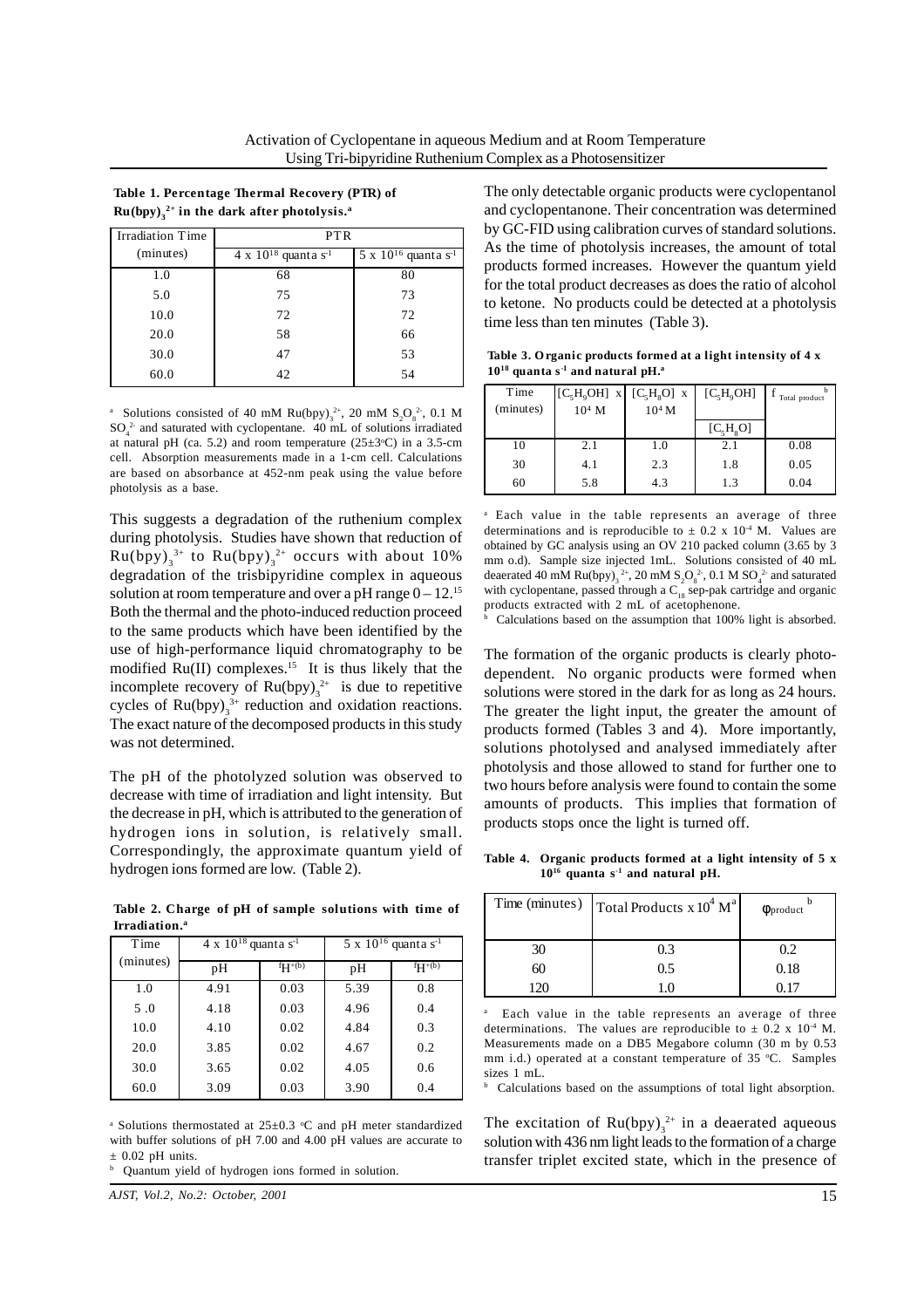peroxydisulphate is quenched at a rate of  $5.33 \times 10^8$  M<sup>-1</sup> s<sup>-1</sup> <sup>1</sup> forming  $Ru(bpy)_{3}^{3+}$  and  $SO_{4}^{2-6,16}$ .

The overall equation of the reaction can be written as follows:

$$
2\,Ru(byp)_{3}^{2+*} + S_{2}O_{8}^{2-} \rightarrow 2\,Ru(byp)_{3}^{3+} + 2SO_{4}^{2-} \quad 1
$$

Because the overall quantum efficiency (i.e.  $Ru(bpy)_{3}^{3+}$ produced/photon absorb) as shown in equation 1 above is 2, the following photo-induced oxidation scheme has been proposed.<sup>16,17</sup>

$$
Ru (bpy)32+ + hv \rightarrow Ru(bpy)32*
$$

$$
Ru (bpy)_3^{2^{++}} + S_2O_8^{2^-} \rightarrow SO_4^- + SO_4^{2^-} + Ru(bpy)_3^{3^+}
$$
 3

 $Ru (bpy)_{3}^{2+} + SO_{4}^{-} \rightarrow SO_{4}^{2-} + Ru (bpy)_{3}^{3+}$  4

The strongly oxidising intermediate  $SO<sub>4</sub>$  produced in equation 3 abstracts hydrogen atoms from alkanes to form alkyl radicals at rate constants greater than  $10^6$  M<sup>-1</sup> s<sup>-1</sup>. <sup>9</sup>

In the presence of cyclopentane, the anion radical could react with cyclopentane to produce cyclopentyl radicals.

$$
SO_4 + C_5H_{10} \rightarrow C_5H_9 + SO_4 + H^+ \qquad 5
$$

The cyclopentyl radical could then react with  $S_2O_8^2$ , which is present in large amounts in the solution, forming cyclopentyl cation.

$$
C_{5}H_{9}^{+}+S_{2}O_{8} \rightarrow C_{5}H_{9}^{+}+SO_{4}^{-}+SO_{4}^{2-} \hspace{1.5cm} 6
$$

The cyclopently cation then reacts with water to form cyclopentanol.

$$
C_5H_9^+ + H_2O \rightarrow C_5H_9OH + H^+ \tag{7}
$$

The cyclopentanol then further reacts with peroxydisulphate ion to produce cyclopentanone.

$$
C_5H_9 OH + S_2O_8^{2-} \rightarrow C_5H_8O + 2H^+ + 2SO_4^2
$$
 8

The ratio of cyclopentanol to cyclopentanone for solutions photolysed at 4 x  $10^{18}$  quanta s<sup>-1</sup> increases with longer periods of irradiation (Table 3). This is an indication of the alcohol being oxidised further to the ketone although it does not necessarily prove that the products were formed sequentially and not concurrently. Unfortunately the products for solutions photolysed at a lower light intensity

and a shorter time of irradiation could not be analysed on the OV 210 column due to its lower detection limit  $(10^4 M)$ . The products formed were at  $10^{-5}$  M (Table 4).

From the scheme above, every mole of cyclopentanol formed should lead to the formation of 2 moles of H<sup>+</sup> ions and every mole of cyclopentanone to 4 moles of H<sup>+</sup> ions. Whereas the ratio of hydrogen ions to total products formed is slightly greater than 2 at light intensity of  $5 \times 10^{16}$ quanta  $s^{-1}$ , it is less than 1 at 4 x  $10^{18}$  quanta  $s^{-1}$ . The process of product formation is definitely more complicated than is suggested by the above equations. The amount of cyclopentane that disappeared from solution was generally greater than the total amount of products detected. Watersolution products may have been lost during the separation of organic compounds from inorganic ones on the  $C_{18}$  seppak cartridge. High performance liquid chromatography may provide answers to whether additional products are formed or not.

#### **CONCLUSION**

At natural pH, the continuous photolysis of an aqueous solution consisting of  $4 \times 10^{-5}$  M Ru(bpy)<sub>3</sub><sup>2+</sup>, 2 x 10<sup>-2</sup> M  $S_2O_8^2$ , and saturated with cyclopentane leads to the formation of cyclopentanol and cyclopentanone as the only detectable organic products.

The decomposition of the tris-bipyridine ruthenium complex presents a major problem in the use of the metal complex as a photocatalyst since not all of it is regenerated during or after photolysis. This leads to wastage in the light input and calculated quantum yields of products are likely to be underestimated. This makes it difficult to know whether there is a chain reaction or not. More studies could be conducted to determine the nature of the degraded products and if possible find a way to prevent the decomposition of the metal complex during photolysis.

### **REFERENCES**

- 1. C. Sonntag, M.N. Schuchamnn and H. Zzgota, J*. Phys. Chem*., **1984,** 88 5589
- 2. R. H. Schuler and T. Soylemez, *J. Phys. Chem*., **1974,** 78 1052
- 3. J. Rabani, M. Pick and M. Simic, *J. Phys. Chem.,* **1974**, 78 1049.
- 4. N. Sutin and C. Creutz, *Pure and Appl. Chem*., **1980**, 52 2717.
- 5. V. Balzani, F. Bolletta, M. T. Gandolfi and M. Maesta, *Topics Curr. Chem*., **1978,** 75 4.
- 6. K. Kalyanasundaran, *Coord. Chem. Rev*., **1982**, 46 159